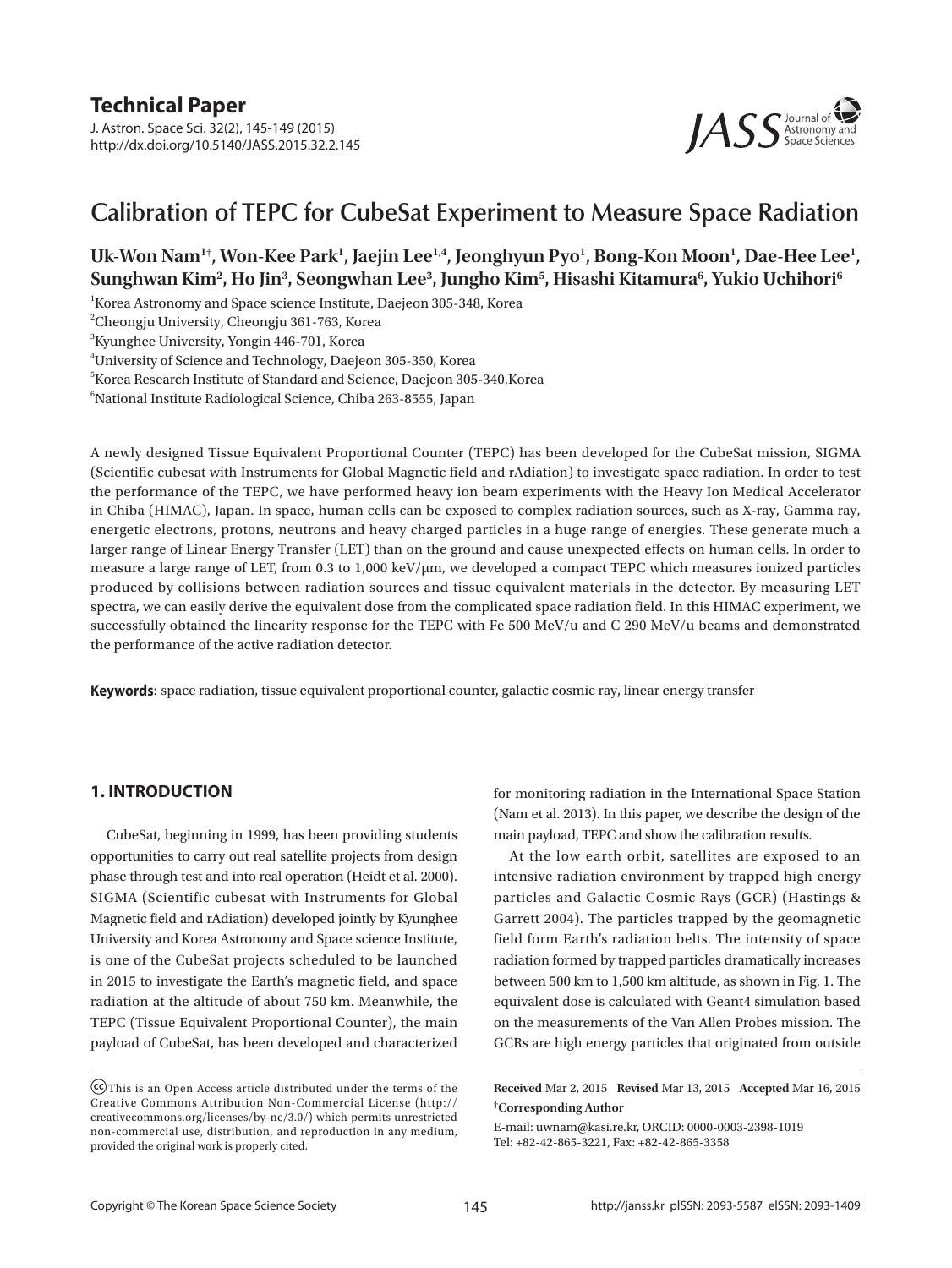

**Fig. 1.** Ambient equivalent dose derived from the measurements of the Van Allen Probes mission.

our solar system. About 99% of GCRs are composed of a proton and helium atom and just 1% are heavy nuclei (HZE, High-atomic-number and high energy) ions (O'Neill 2006). Due to the high charge and heavy nature of HZE ions, their contribution to an astronaut's radiation dose in space is significant even though they are relatively scarce. In order to measure the radiation dose contributed by the HZE ions and investigate the time variation of trapped particles, a specific radiation detector is required. The TEPC is known to be the best instrument for measuring the unknown complex radiation sources in small size volume (Rossi & Zaider 1996).

### **2. INSTRUMENT**

Fig. 2 shows the assembled SIGMA structure. The SIGMA is a 3U CubeSat 100 mm × 100 mm × 340.5 mm in size and consists of satellite structures, an avionics bus and two payloads, the TEPC and a magnetometer to investigate space environments.

The TEPC was first developed by Rossi & Rosenzweig (1955) to simulate the measurement of energy deposition in volumes of tissue with dimensions similar to the nucleus of a mammalian cell. TEPC has a rigid wall made of tissueequivalent plastic, surrounding a gas-filled cavity. An anode wire extends through the center of this gas cavity. Simulation of energy deposition in volumes with dimensions of a few micrometers is accomplished by operating the TEPC at a low pressure (Taddei et al. 2006).

Fig. 3 shows the TEPC chamber and detector electronics boards, such as a voltage divider, preamp and connector PCBs developed for the SIGMA mission. In particular, in order to minimize the detector electronic noise, the preamp board is located in the TEPC chamber.



**Fig. 2.** The assembled CubeSat SIGMA. SIGMA consists of avionics, UFH antenna, DC-DC Converters, S-band splitter and a torque rod including TEPC as a main payload.



Fig. 3. The assembled TEPC showing the inside structure of the detector chamber.

The spherical type detector is made of tissue equivalent plastic, A-150 with an outer diameter of 40 mm, and an inner diameter of 30 mm. We adopted a segmented TEPC sphere in which 5% voltage increments are applied on the segmented tissue equivalent sphere, which is comprised of 7 isolated cathode rings, in order to make uniform electric field. The TEPC is housed in a 1.5 mm wall thickness stainless chamber filled with pure propane  $(C_3H_8)$  at 27.7 Torr pressure to simulate a 2 μm site size. In addition, a digital pulse processor (DPP) algorithm was applied to the new version of the TEPC to improve the noise to signal ratio and to reduce power consumption. Also a two gain mode was adopted to obtain a wide measurement range with a single detector, from 0.3 to 1,000 keV/μm.

Fig. 4 shows the electronics configuration of the digital pulse processor for the TEPC experiments. Signals from the anode wire of the TEPC are fed into the two-gain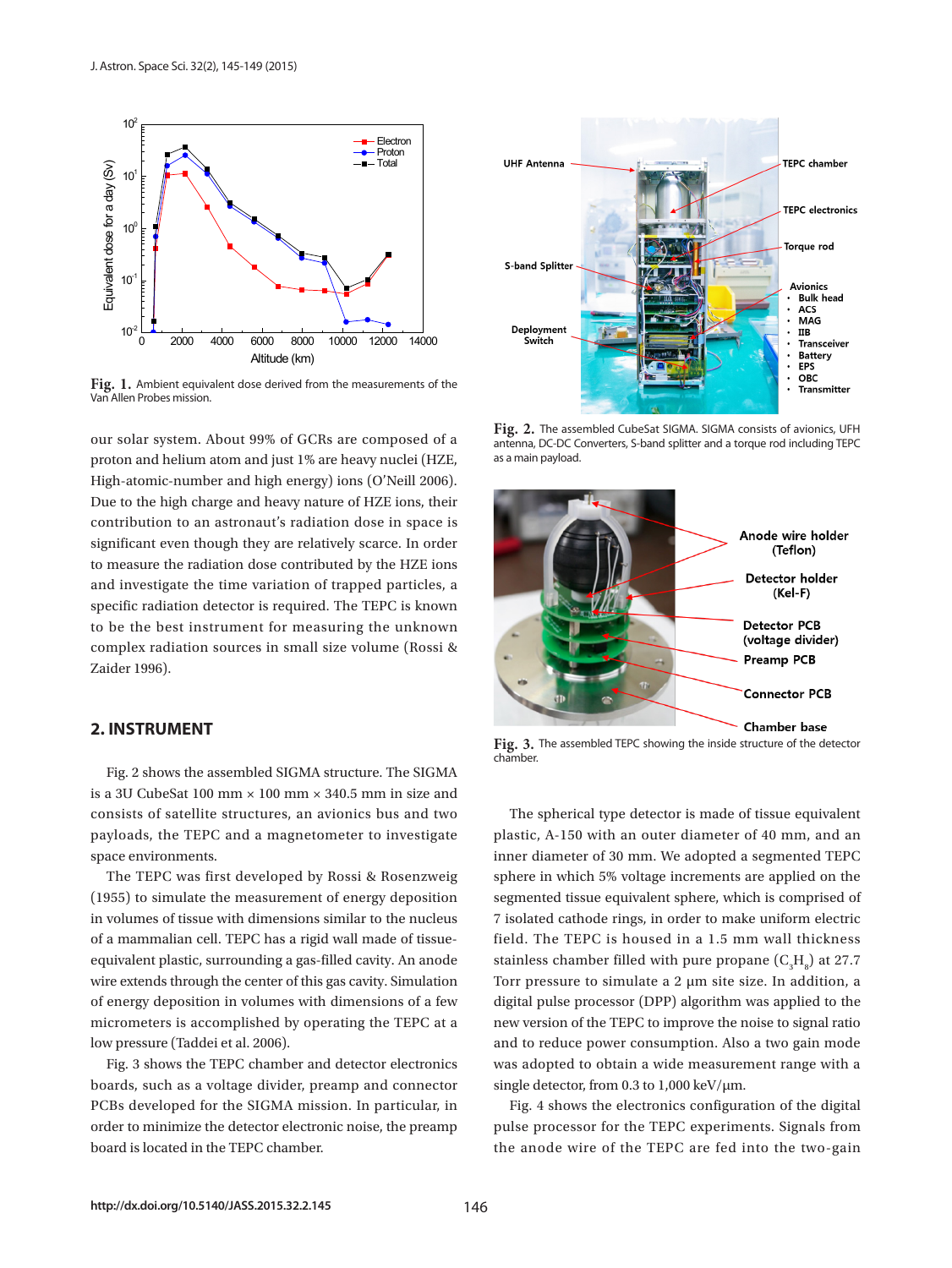

**Fig. 4.** The TEPC electronics configuration.

(Low and High gain) electronics, which consist of buffers, coarse gain amps, pre-filters and 14-bit, 80 MHz sampling Analog-to-Digital converters. The new version of the digital pulse processor utilizes trapezoidal digital pulse shaping (Jordanov et al. 1994) which makes it possible to process the radiation signals fast, effectively reducing power consumption to less than 3 watts and improving the signal to noise ratio even with a small size electronics board.

All of the functions for the digital pulse processing and the pulse height analyzer are implemented in a FPGA (fieldprogrammable gate array), Xilinx Spartan 6 - XC6SLX45. Also the housekeeping circuits consist of a high voltage supply and a temperature sensor reader to monitor the temperature inside the chamber. The negative high voltages for the TEPC are controlled remotely up to -1,000 volts. The control commands and energy histograms are transferred to the CubeSat using RS232 communication.

#### **3. EXPERIMENT**

In order to test and calibrate the TEPC, several experiments have been performed with HIMAC (Heavy Ion Medical Accelerator in Chiba) at NIRS (National Institute of Radiology Science) in Japan (Nam et al. 2014). While the HIMAC is a facility for radiotherapy, the heavy ion beams are assigned to scientific research for nighttime and weekends (Hirao et al. 1992).

Fig. 5 shows the experimental setup of the TEPC for the HIMAC beam exposure in the BIO room. Table 1 summarizes the HIMAC experiments performed from 2013

to 2014. In 2014, two experiment runs were performed. On 1st February 2014, our first experiment was performed with He (150 MeV/u) and on 5th February 2014 the second experiment was conducted with C (135 MeV/u). The goal



**Fig. 5.** Setup of the prototype of the Tissue Equivalent Proportional Counter (TEPC) calibration in the HIMAC BIO room.

|              |                                                                   |                           | Goal                        |
|--------------|-------------------------------------------------------------------|---------------------------|-----------------------------|
|              |                                                                   |                           |                             |
| Feb. $1st$ , | He $(150 \text{ MeV/u})$                                          | Prototype TEPC            | LET spectrum<br>measurement |
| 2014         |                                                                   |                           |                             |
|              | $C(135 \text{ MeV/u})$                                            |                           |                             |
| 2014         |                                                                   |                           |                             |
|              | Fe $(500 \text{ MeV/u})$                                          | Segmented TEPC<br>$+ DPP$ | Calibration of              |
|              |                                                                   |                           | TEPC with DPP               |
|              |                                                                   |                           | electronics.                |
| Feb. $6th$ , | Fe $(500 \text{ MeV/u})$                                          |                           | Calibration of              |
| 2015         |                                                                   | Segmented TEPC+           | TEPC with new               |
| Feb. $9th$ , | $C(290 \text{ MeV/u})$                                            | DPP (2 gain mode)         | revision of DPP             |
| 2015         |                                                                   |                           | electronics.                |
|              | Date<br>Feb. $5^{\text{th}}$ ,<br>April 4 <sup>th</sup> ,<br>2014 | Beam                      | <b>Active Detector</b>      |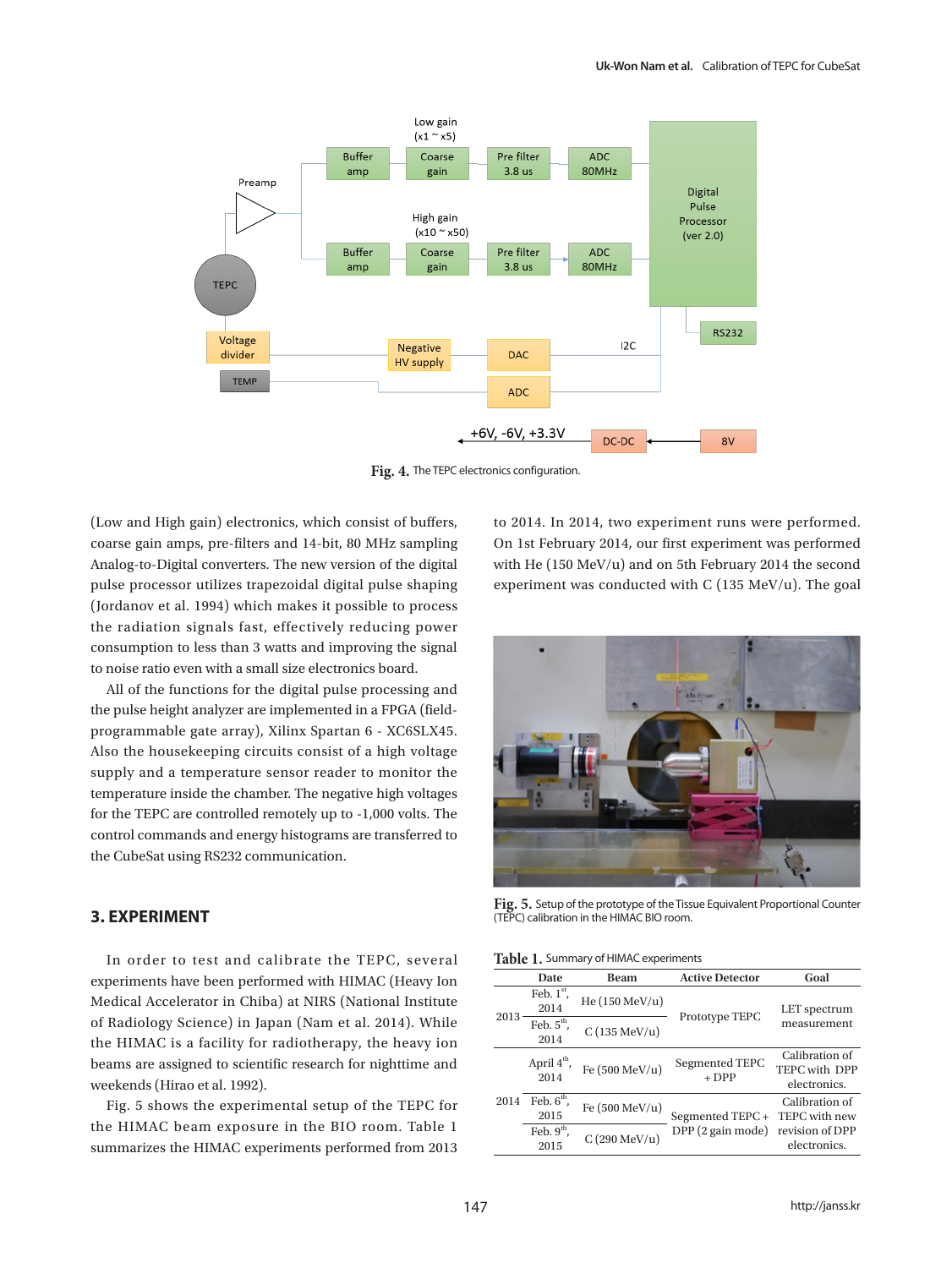of these experiments was to demonstrate the performance of the prototype TEPC, which is our first version of the active detector designed for the International Space Station operation. From these experiments, while the results are preliminary, we successfully measured the Linear Energy Transfer (LET) spectra for several bias voltages and measured the response functions for the different beam angles.

In 2014/15, the HIMAC experiment was performed three times, on April 4th, 2014, Feb. 6th, 2015 and Feb. 9th, 2015 with Fe  $(500 \text{ MeV/u})$  and C  $(290 \text{ MeV/u})$  beams. For these campaigns, we modified the TEPC design and applied **Example 1** Channel new technology for the SIGMA mission. While the 2013  $\cdot$  Fig. 6. The pulse height spectrum obtained for experiment was focused on testing the prototype detector, KRISS.  $\frac{1}{10}$  for 2014/15 experiments were designed to calibrate the new In the EU summary 15 depertuncies were designed to cannot the HeW<br>TEPC. In these experiments, we obtained LET spectra for the different beam filter thicknesses and beam directions.  $particles/cm^2$ -spill and pulse duration v with region mey and calculate the Tepchanis, rotation  $\frac{1}{1}$  10 1 EPC. In these experiments, we obtained LET spectra for

#### **4. RESULTS**

Before the HIMAC experiments, the LET response of HIMAC experiment, the Fe (500 MeV/ the TEPC was calibrated with the <sup>252</sup>Cf neutron source at  $\qquad$  binary filters of 0 mm, 30.05 mm, 46.99 KRISS (Korea Research Institute Standards and Science). 
Inicial the Terminal mission of the Terminal mission. The 2013 and 3013 million of the Terminal mission. While the 2013 mission. While the 2013 mission. While the 20 Here, the fluence and dose rate of the neutron source were for the Fe  $(500 \text{ MeV/u})$  ion beams v 4,200  $\mathrm{n/cm^2/s}$  and 5.93 mSv/h respectively. When the neutrons interact with the tissue equivalent material, A-150 123 of the TEPC, it produces protons that deposit energy in the cavity of the detector. By measuring the drop point of the peak shifted to high energy channels deposited energy, we can obtain calibration factors. From decreased according to the increase in Geant4 code simulation, the proton's energy of drop point beam binary filters. should be 225 keV and considering a site diameter of  $2 \mu m$ , In Fig. 8, the LET obtained from the the drop point of LET can be calculated with the following and from neutron  $(^{252}Cf)$  sources in equation. 132 equation. RNI33 (ROTE A RESEALLY INSULTED STATISTICS AND SCIENCE). THE UNCRITESS, FIG. 7 SHOWS THE LETT SPECIES before the HIMAC experiments of the HIMAC experiments, the TEPC was ineasured at 357 Ke  $\frac{1}{2}$  and non-neutron  $\left(\frac{1}{2}C_1\right)$  sources in

$$
LET = \frac{E}{l} = \frac{E}{\frac{2}{3}d} = \frac{225 \text{ keV}}{\frac{2}{3}2 \text{ }\mu\text{m}} = 168.8 \text{ keV/\mu m}
$$
 (1)

Here, E, l and d are the drop point energy, mean chord  $\begin{array}{r} \n\hline\n\text{+} \n\end{array}$  Fe 500 MeV/u BF 30.5 mm length and site diameter respectively. Fig. 6 shows the pulse  $\frac{0.008}{\text{--}}\text{Fe}$  500 MeV/u BF 46.99 mm height spectrum obtained from the <sup>252</sup>Cf experiment. Here, the energy channel corresponding to the drop point of 168.8  $\frac{1}{2}$  In order to measure the LET generated from Hz is required to have good in space, the TEPC is required to have good in space, the TEPC is required to have good in space, the TEPC is required to have good in space keV/μm is 93 ch and the LET for one channel is 1.81 keV/  $\frac{180}{8}$ 142 the range of 0.3 ~ 1,000 keV/m. To confirm the LET range, we performed a HIMAC experiment with μm/ch.

In order to measure the LET generated from HZE ions in space, the TEPC is required to have good linearity over  $0.002$ a wide LET range. The TEPC for the SIGMA mission is  $\vert$ designed to measure the LET in the range of 0.3 ~ 1,000  $\frac{100}{10^{1}}$   $\frac{10^{1}}{10^{1}}$   $\frac{10^{1}}{10^{2}}$  $\frac{10^{11}}{10^{11}}$  in the LET range, we performed a HIMAC  $\frac{10^{11}}{10^{11}}$  in the SI Freedy (keV/  $\frac{1}{2}$  Exercise measured by TEDC in the LET string, we performed a THRTC for the Fe (500 MeV/u) in the Fe (500 MeV/u) beams experiment with C (290 MeV/u) and Fe (500 MeV/u) beams experiment with G (290 MeV/u) and Fe (500 MeV/u) beams **Fig. 7.** Linear energy spectra measured by TEPC with Fe (500 MeV/u) for the whose beam size were  $10\times10$  cm<sup>2</sup>. The beam flux was  $100$  different thicknesses of beam binary filters.



Fig. 6. The pulse height spectrum obtained from the <sup>252</sup>Cf experiment at **KRISS** 

period of 3.3 seconds. particles/cm<sup>2</sup>-spill and pulse duration was 1.7 second with a

IT When ionizing radiation travels through matter, the 114 experiments, which the results are predicted the results are predicted the Linear Energy Transfer Transfer **4. RESULTS** energy loss plots a Bragg curve. Generally a peak occurs for the different beam  $\epsilon$ immediately before the particles come to rest. In this HIMAC experiment, the Fe (500 MeV/u) ions got through binary filters of 0 mm, 30.05 mm, 46.99 mm, and 56.70 mm thickness. Fig. 7 shows the LET spectra measured by TEPC for the Fe (500 MeV/u) ion beams with changing beam binary filters. Without the beam binary filter, the LET peak was measured at 297 keV/μm and for the 56.70 mm binary filter, the LET was measured at 957 keV/μm. Note the LET peak shifted to high energy channels and the count rate decreased according to the increase in the thickness of the beam binary filters.

> In Fig. 8, the LET obtained from the HIMAC experiment and from neutron (252Cf ) sources in KRISS are plotted together. In this figure, it should be noted that the LET



different thicknesses of beam binary filters.